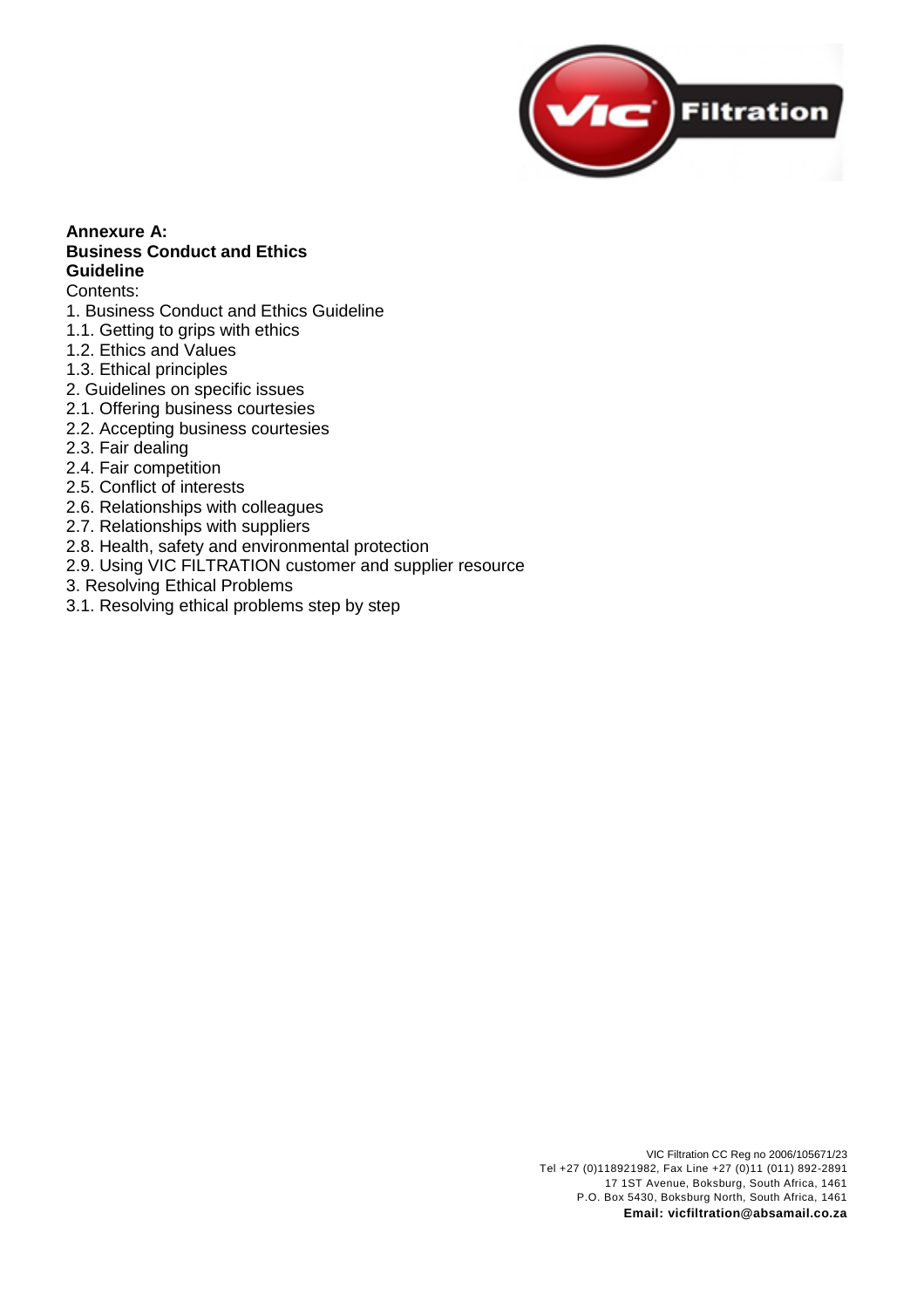

### **1 BUSINESS CONDUCT and ETHICS GUIDELINE 1.1 GETTING TO GRIPS WITH ETHICS**

The ethical performance of an organisation is the total of the ethical performance of everyone who works for it. Thus all VIC FILTRATION employees owe our employer a duty of honesty, diligence and integrity.

These guidelines are intended to help you to perform your duties with the confidence that you can do so in an ethical and irreproachable manner.

### **1.1.1 Every employee's responsibility**

**EXECT** Familiarise yourself with VIC FILTRATION and all its subsidiaries' Business Ethics Policy and Business Conduct and Ethics Guideline;

- Be sensitive to situations that could lead to illegal or unethical conduct and avoid such situations.
- Do not tolerate or appear to tolerate unethical or improper behaviour in others;
- If you have questions or concerns, ask someone for advice.

### **1.1.2 Where to get more guidance**

- Your manager;
- Your Member managers

### **1.2 ETHICS AND VALUES – BACKGROUND**

Ethics refers to standards of conduct, which indicate how you should behave based on moral duties and virtues arising from principles about right and wrong.

### **1.2.1 Individual ethical conduct**

Ethical behaviour refers to individual actions by employees which are intended to further the common good of the organisation, as determined by its policies, procedures, directives, and business objectives, with which employees are required to comply. If a person is conscious that his or her conduct is against the common good of the organisation or other employees, such conduct is unethical.

### **1.2.2 Collective ethical conduct**

Ethical behaviour can also be regarded as a collective behaviour, because external stakeholders such as customers, suppliers, communities, and the state develop their perceptions about VIC FILTRATION and all its subsidiaries' commitment to the common good on the basis of the actions and conduct of VIC employees they deal with. In this way, excellent ethical business conduct by a VIC FILTRATION employee leads to the collective perception of VIC FILTRATION as an ethical organization.

### **1.2.3 Individual decision-making, accountability and ethical conduct guidelines**

VIC FILTRATION ethical conduct as an organisation is the outcome of the ethical behaviour of all its employees, who as individuals are responsible and accountable for the nature of the decisions they take. Unethical conduct is against the common good.

#### **1.3 ETHICAL PRINCIPLES**

1. Perform your duties with honesty, integrity and to the best of your ability. Do not allow anyone to be misled;

2. Communicate openly and honestly, and demonstrate a sense of purpose and a commitment to achieving the optimum outcome, even under adverse conditions;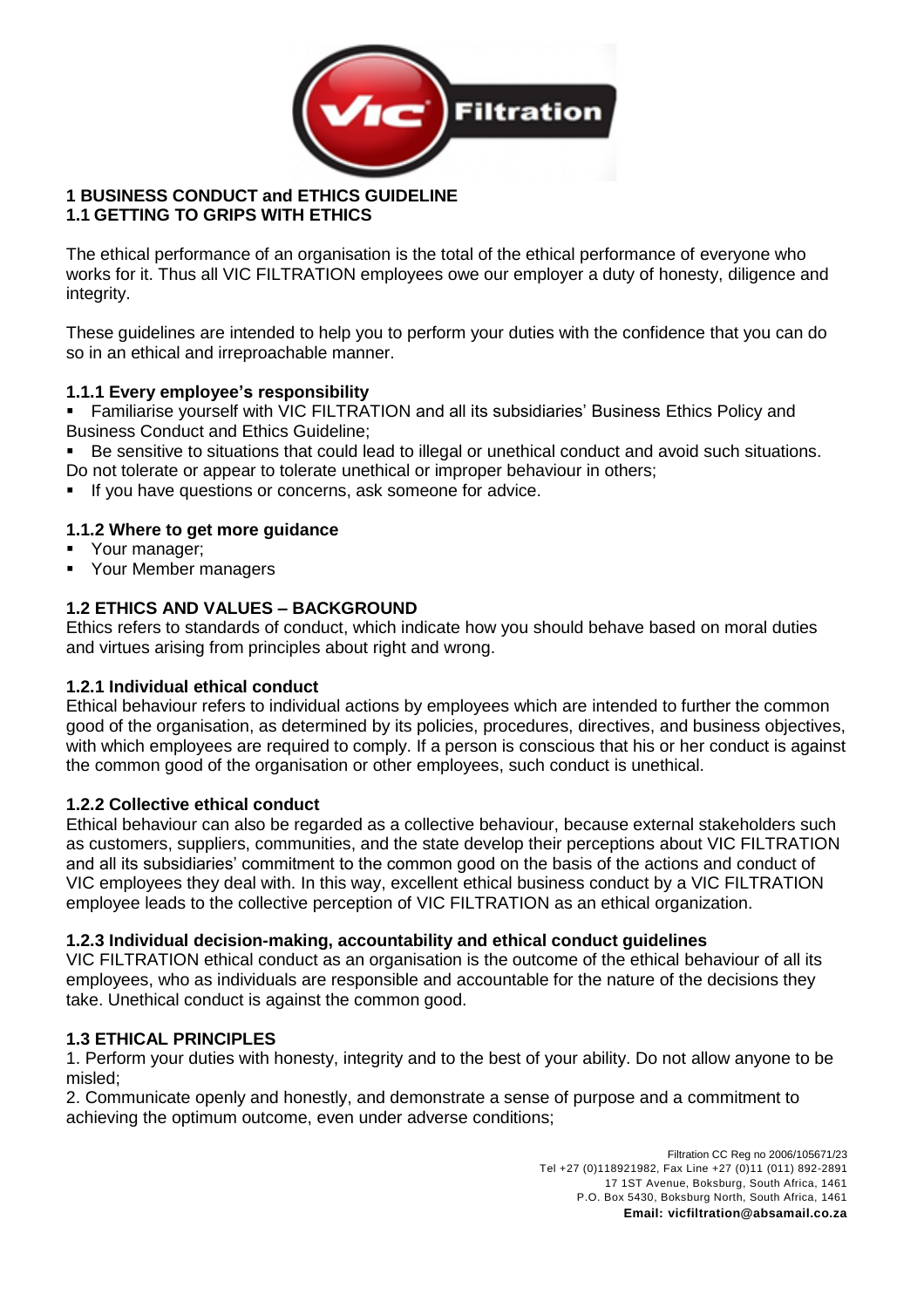

3. Treat people with fairness, courtesy and sensitivity with respect to their rights. Have respect for diversity;

4. Accept accountability for your actions and decisions;

5. Behave in a way which is above reproach;

6. Comply with all the rules, procedures and regulations that apply to VIC FILTRATION, its systems and the way VIC FILTRATION and all its subsidiaries conducts its businesses;

7. Use information obtained from VIC FILTRATION only for the purpose for which it is intended;

8. Treat the assets and property of VIC FILTRATION, its employees, its customers and its suppliers with the same respect as if it were your personal property. Do not waste VIC FILTRATION resources, including time;

9. Share and declare any information you may have about personal or corporate conflict of interests. All declarations about conflicts or potential conflicts must be made in writing;

10. Refuse any gift that could be regarded as an attempt to exert undue influence on you; and 11. Challenge others if they are acting in an unethical way, report behaviour in conflict with this code and do not tolerate any form of retribution against those who speak up. Ethical conduct will normally be promoted and maintained by acting with integrity and honesty and in good faith; by adopting the policy; by following the guidelines; by full disclosure and transparency; by seeking guidance and following the advice given; by making an open declaration; and by always obtaining the necessary authority. Acting in this way will secure your and VIC FILTRATION interests.

## **1.4 ETHICAL BUSINESS CONDUCT AND BEHAVIOUR**

Compliance with VIC FILTRATION Business Ethics Policy and Business Conduct and Ethics Guideline is required of all employees, contract labour, consultants, temporary employees, part-time employees, casual employees, occasional employees and others acting for VIC FILTRATION must also comply with this policy and guideline.

VIC FILTRATION is committed to conduct its businesses fairly, impartially and ethically. It is committed to respecting all laws as well as the provisions of the Constitution. The integrity of the employees acting on its behalf underlies all VIC FILTRATION relationships, including those with customers, suppliers and communities, as well as those between employees. The highest standards of ethical business conduct are required of all VIC FILTRATION and all its subsidiaries' employees in fulfilling their responsibilities.

## **2 GUIDELINES ON SPECIFIC ISSUES**

### **2.1 OFFERING BUSINESS COURTESIES**

Management is ultimately responsible for determining whether a business courtesy should be offered. In determining this, management must ensure that a proposed business courtesy would not violate any law or regulation, the reasonable customs of the marketplace, cultural norms, or VIC policy and practice. In addition, the circumstances surrounding the offer; the nature of the business courtesy, the possible appearance of such an offer and its value must be considered. If there is any doubt regarding the impact an offer of a business courtesy could have on the reputation of VIC or of those involved, it should not be offered. Business courtesies are exchanged in order to strengthen and maintain good business relationships. They should be offered or accepted only if the recipient is willing to reciprocate in.

### **2.1.3 Rules for giving**

VIC FILTRATION employees may offer business courtesies, provided the following conditions are met: **•** The business courtesy does not violate any law or regulation, the culture or the known policy of the recipient;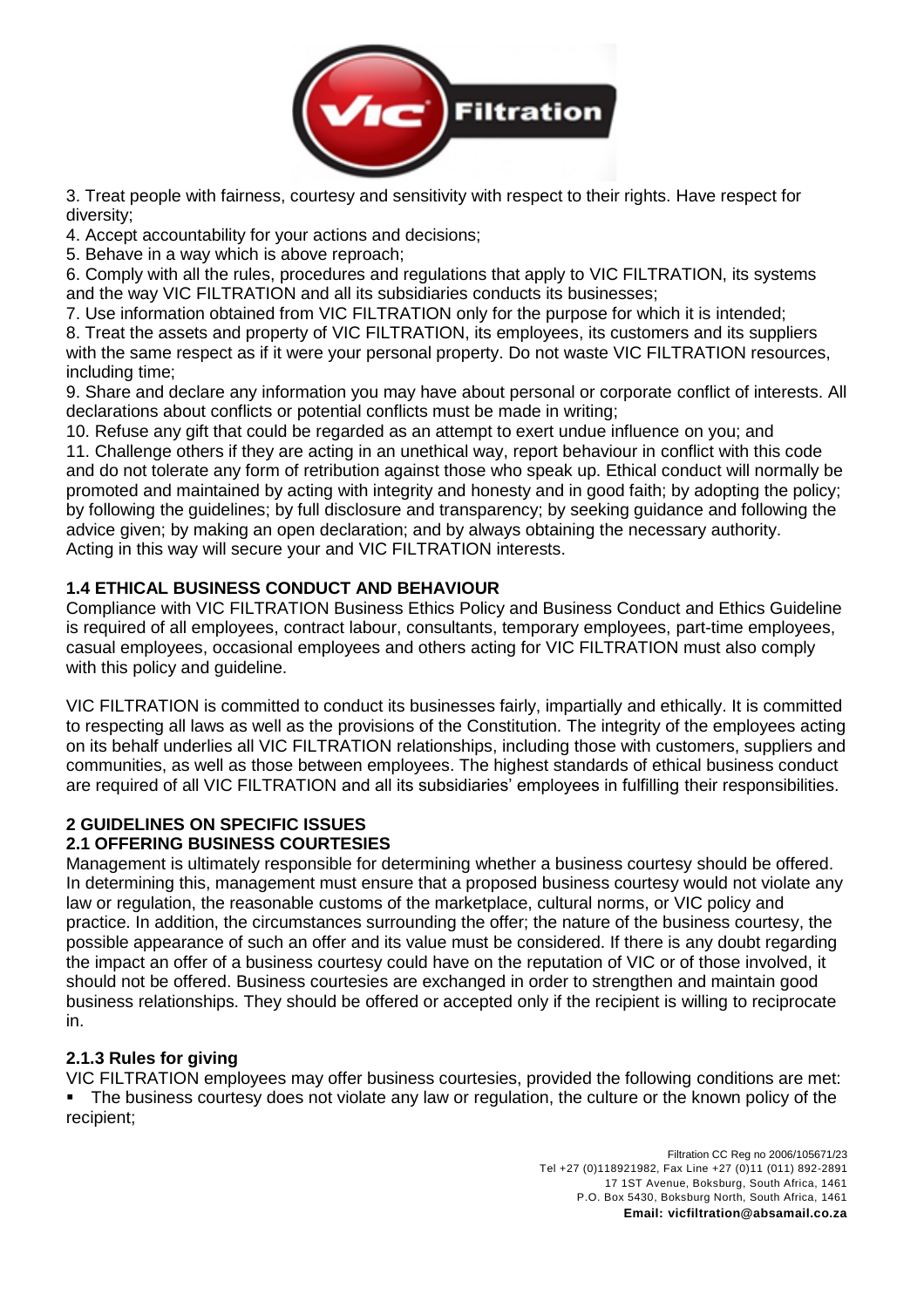

■ The business courtesy is customary and consistent with the reasonable and ethical business practices of the marketplace in which it is offered;

Management approval, at an appropriate level, is obtained:

**•** The business courtesy is properly accounted for and recorded; and

■ The business courtesy does not gain for the giver any right or privilege that he might otherwise not enjoy.

## **2.1.4 Offering business courtesies**

The solicitation of sponsorships from a supplier must be done in such a way that it is clear that a refusal will not threaten VIC FILTRATION continued goodwill. Senior managers should be aware of such approaches to suppliers and should ensure that no one, supplier is approached too often. Should the courtesy involve travel outside your geographical area or overnight accommodation, payment to you of the costs involved should not be accepted. These costs can be borne by VIC FILTRATION with the appropriate management approval.

### **2.2.1 Guidelines for accepting courtesies**

Meals paid for, or provided, by an individual or company with which VIC FILTRATION conducts or may conduct business may be accepted on an infrequent basis, provided all the following conditions are met:

- **•** The meal is in the interests of building necessary business relationships;
- The meal is not likely to be extravagantly priced;
- The acceptance of the meal will not create the appearance of a conflict of interests; and

▪ Management approval has been obtained. Tangible or intangible gifts of appreciable not be accepted or that a business courtesy already received should not be retained, one of the following options must be selected:

The employee or manager should politely refuse the business courtesy at the time it is offered and explain that VIC FILTRATION policy prohibits its acceptance; or

The employee or manager may accept the business courtesy initially, on behalf of VIC FILTRATION and then return it to the donor with a polite explanation that VIC FILTRATION policy prohibits its retention.

## **2.2.3 Registering business courtesies**

A system for recording all business courtesies offered to employees must be established and maintained by each business unit. These records must be reviewed regularly and must also be available for inspection by senior management. Business managers must record courtesies in registers maintained by the Member to whom they report.

The authority of the manager approving the acceptance of the courtesy must be specified in the register. The register should not be seen as a control to ensure that all courtesies are recorded, but as a record providing transparency and employee protection. Nondisclosure could result in disciplinary action being taken against the recipient of the business courtesy.

### **2.2.4 Ask yourself**

If I accept a business courtesy, will other vendors or suppliers get the impression that they too must offer me business courtesies to obtain VIC FILTRATION business?

Am I trying to justify my acceptance of a business courtesy by arguing that "everybody else does it"; "I deserve a break"; or "no-one will ever find out"?

- Am I keeping my management fully informed about the business courtesies I am being offered?
- Am I reluctant to discuss this subject with my supervisor?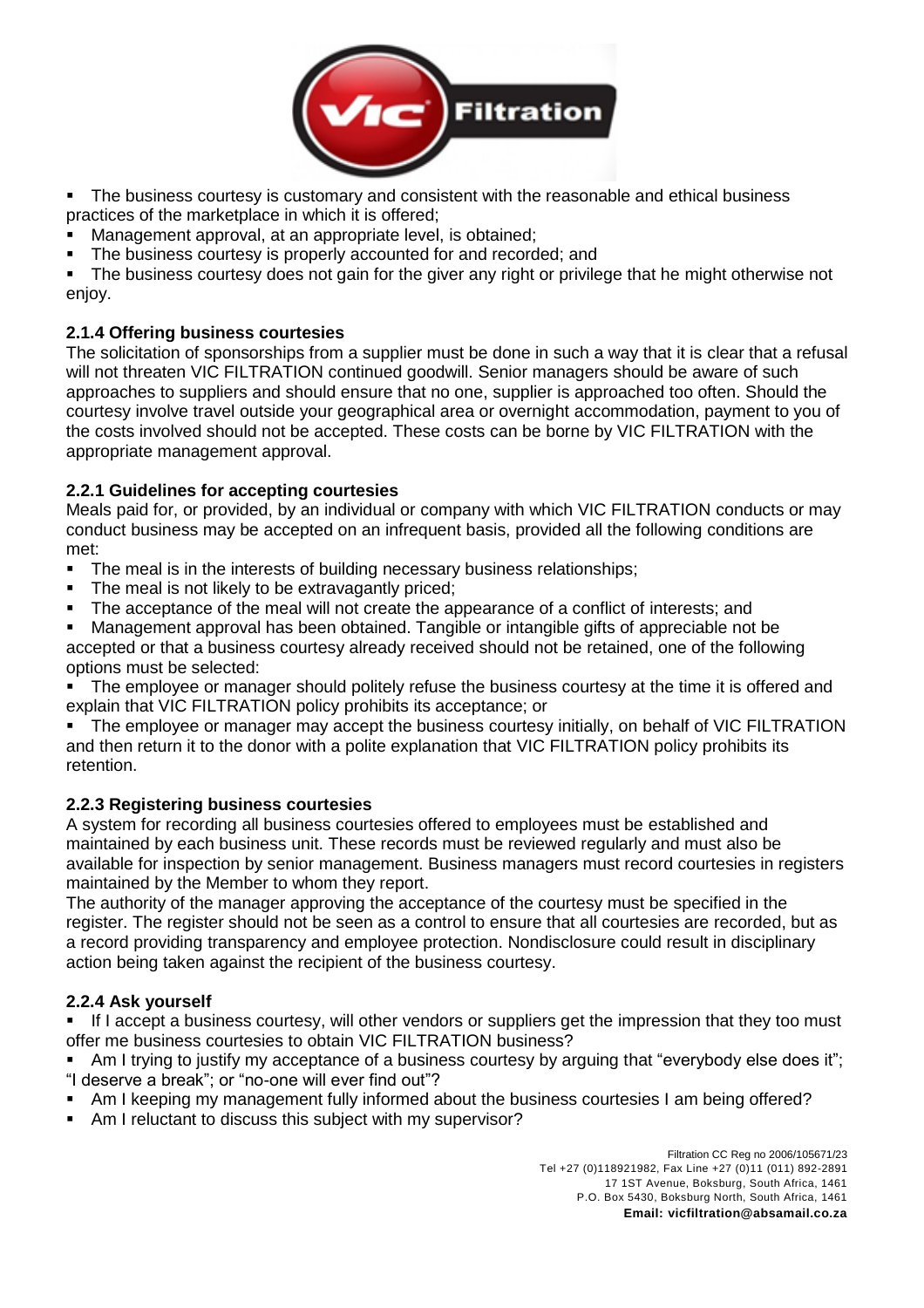

- Have I been singled out for special treatment or is the business courtesy being offered routinely to all customers?
- Could the timing or nature of the business courtesy cause others to question my objectivity?
- Is an employee of a supplier, or potential supplier, trying to influence me by offering gifts or favours?
- Am I being offered an acceptable business courtesy, or is it a kickback or bribe?

### **2.3 FAIR DEALING**

VIC FILTRATION operates with integrity in the marketplace and compete based on the merits of the products we produce and the services we provide. VIC FILTRATION deal honestly and fairly with our customers, suppliers, team members, distributors, business partners, competitors, and other stakeholders.

2.3.1 VIC FILTRATION representatives must never misrepresent facts, conceal information, abuse confidential information or use manipulation to obtain an unfair advantage when conducting business on behalf of VIC FILTRATION.

2.3.2 Ask yourself

▪ When I conduct my duties, am I representing our products and services in an honest and fair manner?

Do I conceal or manipulate information to obtain unfair advantage?

## **2.4 FAIR COMPETITION**

VIC FILTRATION is committed to competing honestly and fairly and we support and comply with all antitrust and fair competition laws in all markets where we do business. Antitrust and fair competition laws vary by country, but all are designed to stop competitors from creating agreements that prevent, restrict or distort the exercise of free competition.

2.4.1. VIC FILTRATION and third parties acting on behalf of VIC FILTRATION must strictly adhere to the letter and the spirit of these laws and demonstrate a commitment to effective competition compliance. This means VIC FILTRATION team members are prohibited from: Working with competitors to fix prices or to allocate markets or customers; and Setting, dictating or controlling the resale prices set by VIC FILTRATION or other customers.

2.4.2. In situations where team members may be more likely to interact with competitors, such as at trade shows, conventions, trade association meetings or other industry events, it is important that even the appearance of impropriety is avoided. Sometimes even innocent conversations or actions can be misconstrued.

2.4.3. Violating antitrust and fair competition laws can result in criminal prosecution, as well as significant financial penalties.

2.4.4. Employee should obtain advice should they have doubt if transactions contravene any acts or should be construed as anti-competitive behaviour.

2.4.5. Employees should report / disclose all suspicious behaviours that may violate competition law. These disclosures may be executed through the VIC FILTRATION Tip-Off Hotline on 083 294 5659 or 076 238 6959 or via e-mail to: theunsk@vicfiltration.co.za. Anonymity of complaints will be protected.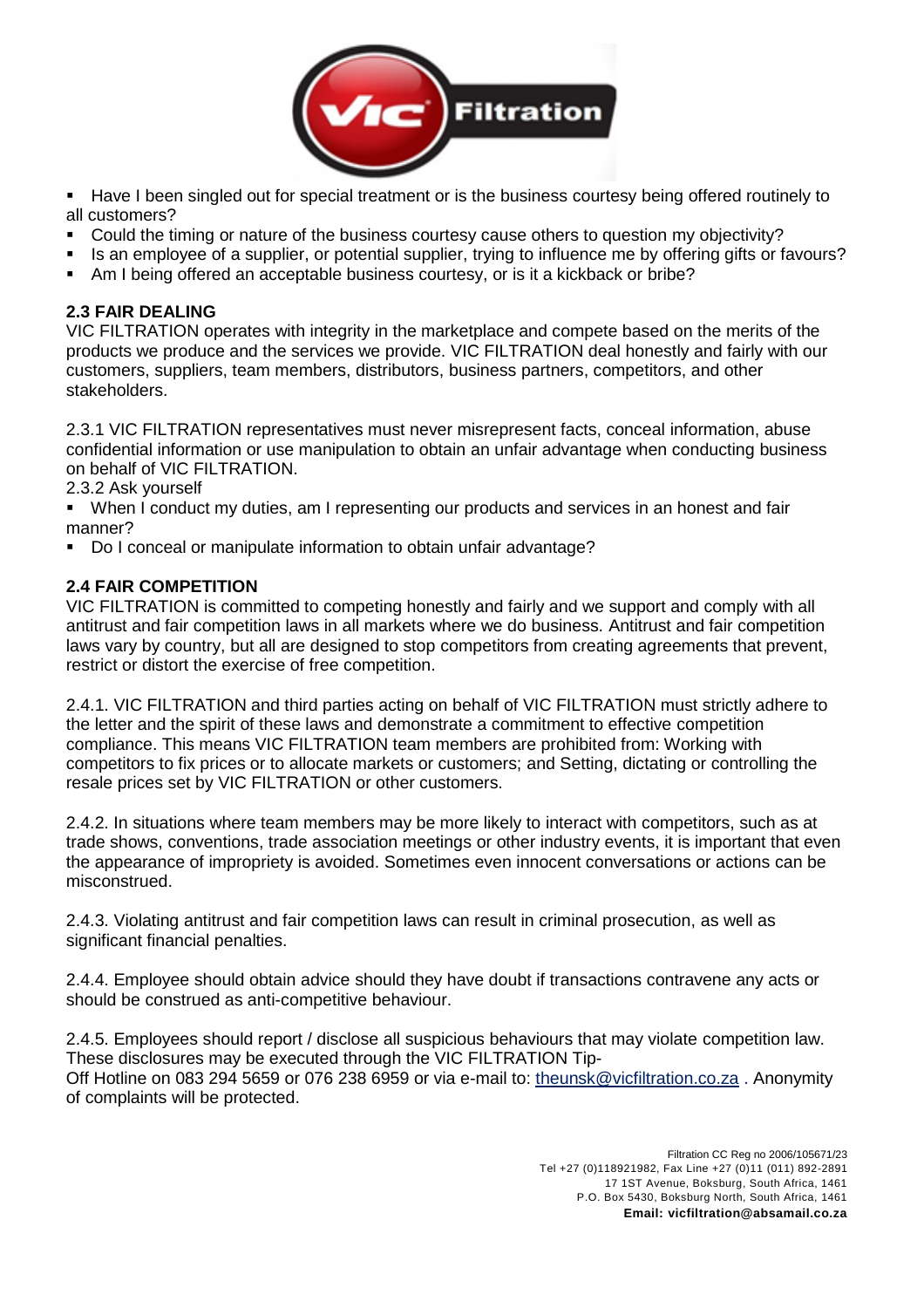

2.4.6. Employees will not engage in restrictive trade practices or abuse any position of market dominance.

### 2.4.7. **Ask yourself:**

Can my actions be seen as anti-competitive behaviour? Am I discussing the setting of market prices with competitors in an attempt to manipulate the market? Do I negotiate with competitors in a forum to determine minimum or maximum prices?

### **2.5 CONFLICT OF INTERESTS**

A conflict of interests exists when an employee has a personal interest that could be seen to have the potential to interfere with his/her objectivity in performing his/her duties or exercising his/her judgement on behalf of VIC FILTRATION. Any such personal interest on the part of an employee, or a member of his/her family, is not permitted unless formally approved in writing.

### **2.5.1. What constitutes a conflict of interests?**

Activities that could be taken to constitute a conflict of interests include outside employment in areas similar to those in which VIC FILTRATION is involved; any business whose customers include VIC FILTRATION, its customers or its suppliers.

Examples of activities that could create the appearance of a conflict of interests:

Having a financial involvement with an employee or representative of a supplier, vendor, customer or competitor of VIC FILTRATION with whom the VIC FILTRATION employee regularly comes into contact while performing VIC FILTRATION businesses.

▪ Accepting personal discounts (on products, services or other items) from an employee or representative or a supplier or customer on terms not available to all employees.

Participating in any activity that might lead to the disclosure of VIC FILTRATION proprietary information or proprietary information owned by others who have entrusted it to VIC FILTRATION.

■ Dealing directly, in the course of normal VIC FILTRATION responsibilities, with or through a spouse or family member (as generally regarded by common law and within the diverse cultures; including past family) who is a supplier, vendor, customer or competitor or is employed by one.

These requirements apply as set out in the business this policy and business conduct and ethics guideline; to contractors, consultants, and anyone else acting on behalf of VIC FILTRATION. VIC FILTRATION allows employees to participate in non-profit industrial, professional, civic, or charitable activities, as these are generally not viewed as constituting a conflict of interests. The employee is responsible for declaring the possibility of a conflict of interests, prior to transacting. An employee must disclose all family and past family relationships within VIC FILTRATION, suppliers, vendors, customers and competitors.

## **2.5.2.1 Ask yourself**

Am I using VIC FILTRATION proprietary information, or proprietary information entrusted to VIC FILTRATION and all its subsidiaries by others, to my personal advantage? Are VIC FILTRATION resources being used for purposes that could result in an embarrassment to VIC FILTRATION?

### **2.5.3. Insider dealing**

Insider dealing is the improper exploitation by an employee of privileged information, from any source, to secure profit for himself or others through dealings in securities, commodities, property or any other assets. It is unethical and, where it concerns publicly traded securities, likely to be illegal. Imparting privileged information that makes it possible for someone to undertake insider dealing, or to secure a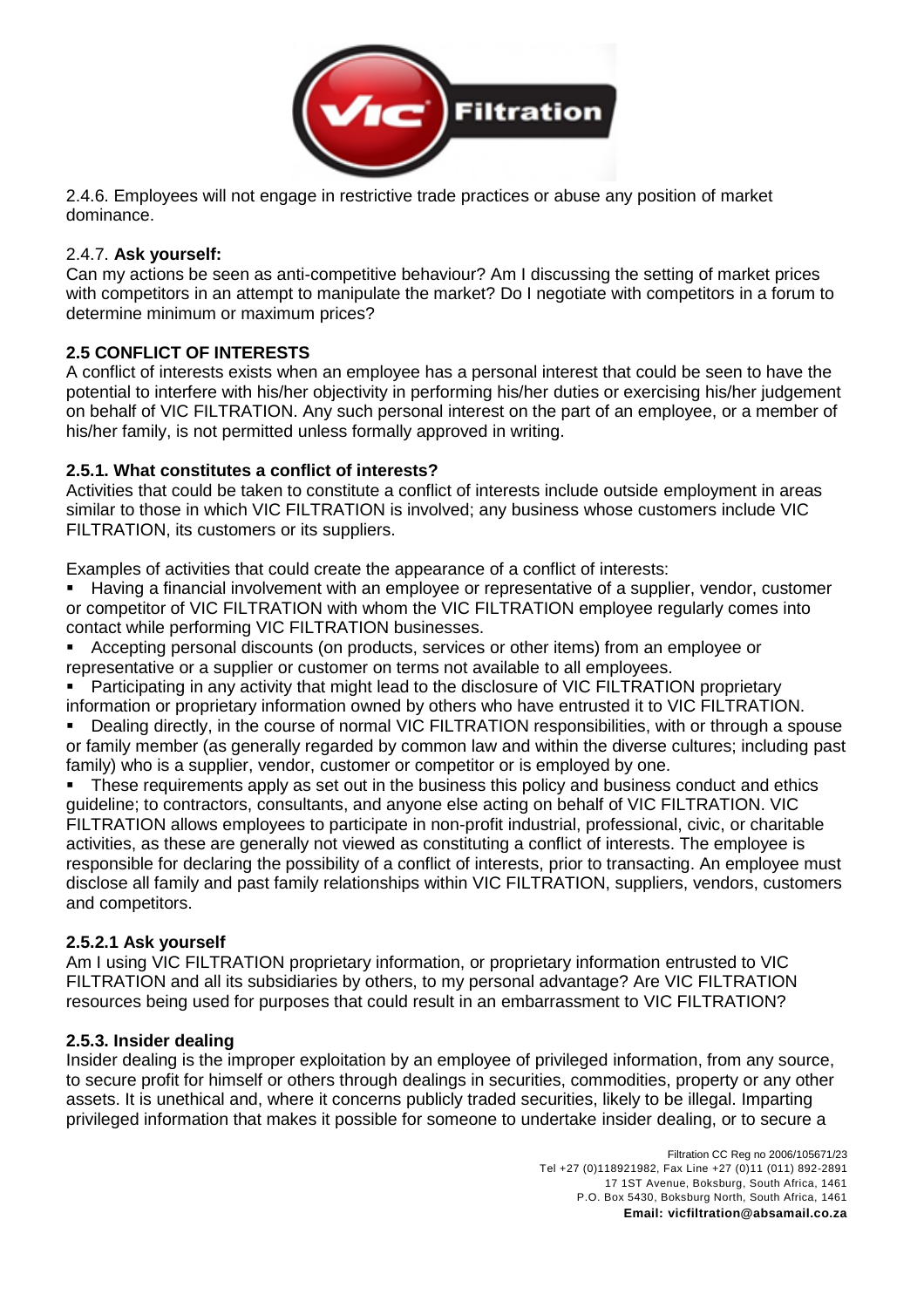

profit, is a serious matter. If deliberate, it is likely to be illegal. If negligent, it is potentially a disciplinary matter.

#### **2.5.4. Ask yourself**

- Could my outside business activities adversely affect my job performance?
- Do I plan to use VIC FILTRATION proprietary information in my outside activities?

Are current suppliers, vendors, customers or competitors of VIC FILTRATION involved in any way with my outside activities?

■ Am I deciding in VIC FILTRATION securities based on privileged undisclosed information that could impact the share price?

Am I filling my position or obtaining information through my position to gain advantage for anyone other than VIC FILTRATION or harm VIC FILTRATION in any way?

### **2.6 RELATIONSHIPS WITH COLLEAGUES**

VIC FILTRATION respects and values the cultural diversity of its customers and employees. VIC FILTRATION also respects its employees' personal privacy, but it does expect them to be law-abiding and to conduct their personal affairs like good and responsible citizens, especially where any indiscreet or antisocial behaviour could affect the individual's performance or reflect badly on VIC FILTRATION. Employees are required to show respect for the dignity of all their colleagues. They are prohibited from discriminating against fellow employees in word or deed on the basis of race, gender, language, religion, and sexual orientation or on account of a disability. All interactions must be based on mutual respect. When behaviour is unwelcome to even one employee, it poisons the entire working environment.

### **2.7 RELATIONSHIPS WITH SUPPLIERS**

The following applies particularly to employees who have direct contact with outside suppliers or who are indirectly involved in source selection or evaluation. Purchase contracting must be made on the basis of quality, service, price and availability in line with approved procurement policies. All approved suppliers and contractors should have an equal opportunity to compete for VIC FILTRATION businesses. Business and personal activities must be kept separate. Having both a personal and a business involvement with a supplier or potential supplier may create a conflict of interests and must be disclosed. The proprietary data of a supplier or potential supplier must be protected. Employees are responsible for complying with supplier-imposed limitations governing the use of supplier information, including documents and computer software VIC FILTRATION purchasing power should not be misused for personal benefit to buy goods, materials or services at terms not available to all VIC FILTRATION employees. It is unethical to force a concession from a supplier for personal benefit, which would not otherwise be obtainable. Information about VIC FILTRATION that is restricted, proprietary or sensitive, must not be revealed to a supplier or potential supplier unless authorised.

All employees, contract labour, consultants and others acting for VIC FILTRATION are prohibited from providing, attempting to provide, or offering to provide a kickback; and from soliciting, accepting, or attempting to accept a kickback. No form of improper influence, bribery or unethical conduct by suppliers or customers is to be tolerated and such conduct should be reported. Employees who make, or could influence, purchasing decisions should not be involved in the solicitation, on behalf of heritable, civic, or other organisations, of gifts of money or time from current or potential suppliers.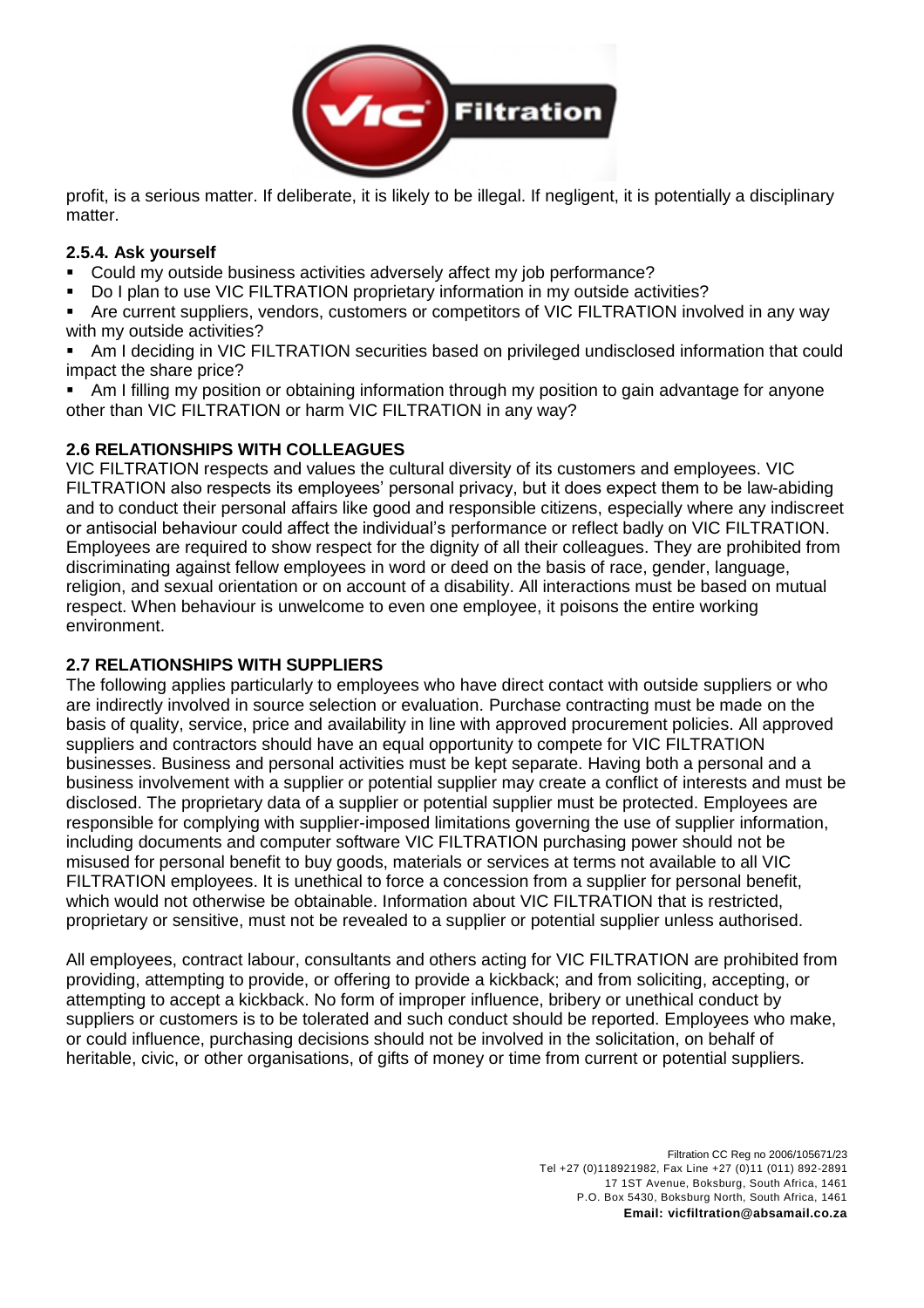

### **2.7.1 Suppliers who do not comply with the code of ethics**

Failure of suppliers to adhere to the principles of this code should be brought to the appropriate manager's attention. The manager should inform the supplier of the non-compliance and request remedial action. If the supplier does not accede to this request, VIC FILTRATION may stop dealing with the supplier, subject to the contractual and legal implications.

### **2.8 HEALTH, SAFETY AND ENVIRONMENTAL PROTECTION**

VIC FILTRATION is committed to achieving environmental, health and safety excellence. The company strives to provide a safe and healthy working environment and to avoid harming the environment and the communities in which it operates. You can contribute to VIC FILTRATION efforts in this regard by:  $\square$  $\square$ Complying with environmental, health and safety law and regulations;

□□Taking measures to prevent workplace injuries and illnesses, and providing a safe and healthy working environment;

□□Reducing the use and release of toxic and hazardous materials; and

 $\square \square$ Co-operating with the pubic, the government, and other interested parties to develop regulatory and public policies to protect public health and the environment.

 $\Box\Box$ Report any non-compliance to the relevant manager.

### **2.9 USING VIC FILTRATION, CUSTOMER AND SUPPLIER RESOURCES**

VIC FILTRATION resources are meant to serve VIC FILTRATION purposes. They include time, materials, equipment and information and they should not be used for personal benefit or non-company purposes, even after working hours. Employees must treat the resources of current or prospective suppliers or customers with the same respect VIC FILTRATION materials and equipment must remain on VIC FILTRATION controlled property, unless a manager authorises their use in another location in VIC FILTRATION interests.

Ensure that proper measures are taken for the storage and safeguarding of VIC FILTRATION information to prevent unauthorised access, use or removal by any means and in any form (electrical, optical, magnetic, or hard copy). VIC FILTRATION is responsible for properly recording and reporting financial information, and for maintaining effective systems of internal control. All accounting, reporting and control procedures established by VIC FILTRATION must be followed. Be accurate, timely and complete in preparing and maintaining records and reports. It is VIC FILTRATION policy to advise customers and suppliers of any clerical or accounting errors as they become known, and to effect prompt correction of errors through credits, refunds or other mutually acceptable means. It is VIC FILTRATION policy to disclose any personal information of clients, suppliers or vendors that were lost or stolen. In public places or in social groups employees should avoid conversations about VIC FILTRATION plans, problems, or business, unless they are already public knowledge. Gossip has a way of being overheard and interpreted incorrectly, which could ultimately jeopardise VIC FILTRATION. Requests for information should be granted only when the employee is satisfied that the person has a "need to know" and will be able to interpret the information correctly. If in doubt, consult the manager concerned. The Disciplinary Procedure requires that employees obtain authority for any public statement. In terms of our transparency requirements, communications to third parties should be channelled through the designated Member to ensure that a consistent message is conveyed and that confidential information is not disclosed. The assets and property of VIC FILTRATION, its customers and its suppliers should be treated with the same respect as your personal assets and property.